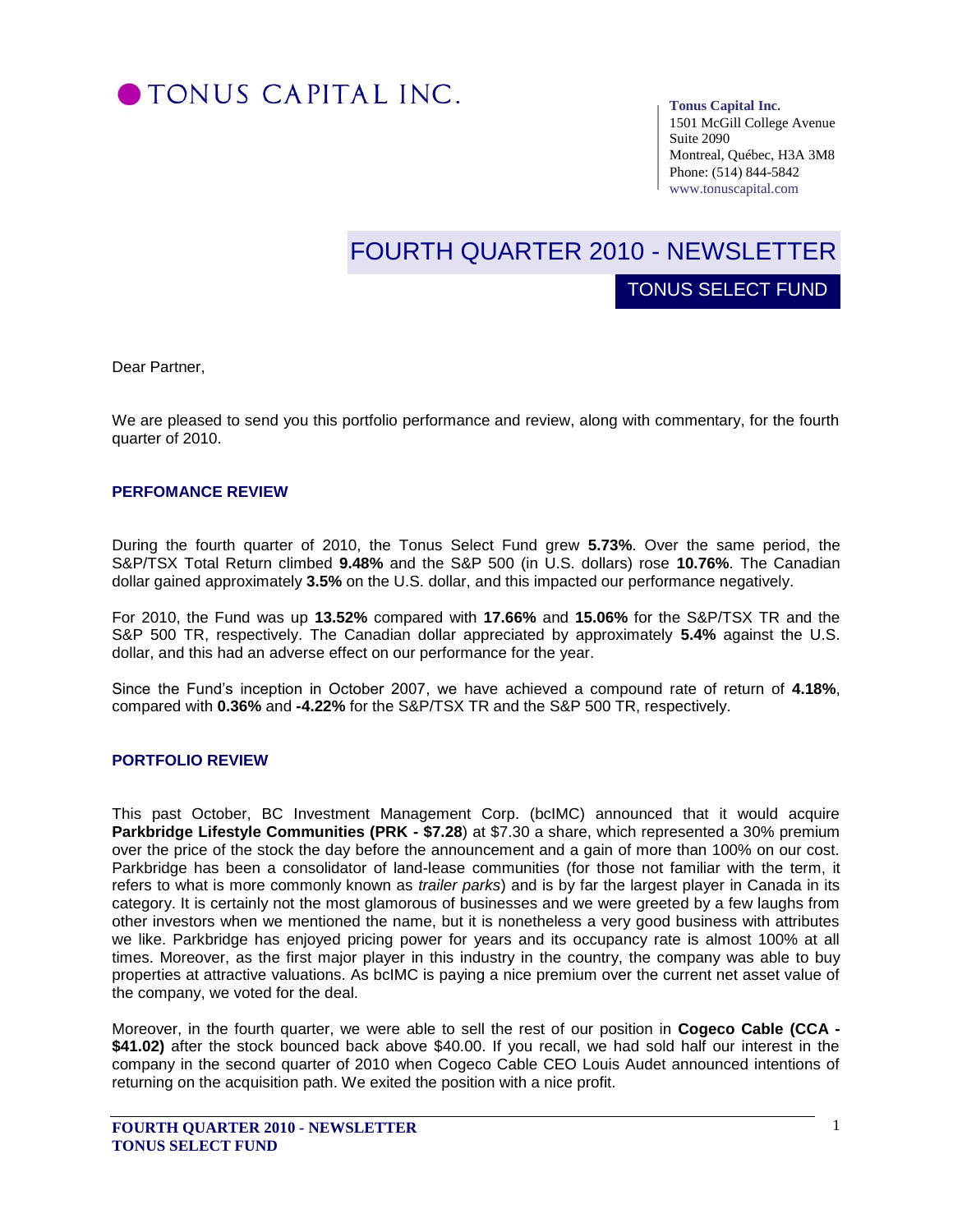We also sold our investment in **Toromont Industries (TIH - \$30.76)** after management announced the desire to spin off Enerflex, its natural gas compression division, and its Caterpillar dealership division into two distinct listed companies. The stock shot up on the news and we felt investors were placing too high a valuation on the entire entity. We realized a profit of approximately 35% on our investment. It is interesting to note that we bought Toromont in October 2009 the day it announced the acquisition of Enerflex and we sold the day management decided to spin it off. We still own a tiny position in the company so we will follow developments in this regard closely. As we like Toromont's management very much, we might invest in one or both of the new entities provided, of course, that valuation warrants it.

Finally, we sold approximately 75% of our position in **Penn Millers Holding Corp. (PMIC - \$13.14)**. This investment was a special situation in that we took advantage of the demutualization of this small P&C insurance company when it went public in October 2009 at an incredibly cheap price (see our fourth quarter 2009 letter for more details). After the stock sprang more than 40%, it accounted for roughly 9% of our portfolio. Following this price hike, some of the hidden value was realized and, consequently, we brought the weighting back to a more appropriate level of about 2%.

We made only one significant purchase during the quarter, representing close to 3.50% of our portfolio. As we are still building our position, we will refrain from disclosing names and discussing the matter any further for the time being.

## **COMMENTARY**

Our steadfast goal as long-term-value absolute-return investors is to generate compelling returns in bull markets and to outperform significantly in bear markets. By closing the year up 13.52% net of fees, we consider we have accomplished what we set out to do when we established our firm.

Once more, our 2010 performance was achieved despite holding a considerable amount of cash, which accounted on average for about 40% of the portfolio over the whole year. This past summer when investors were in a gloomier mood, our cash level hovered at around 29% as we took advantage of interesting opportunities presented by mispriced stocks. Many people may not remember but, at the end of August 2010, the U.S. market was actually down for the year and the Canadian market was just barely in positive territory. Unfortunately, the market's sudden upturn in September did not permit us to invest more of our cash and, in fact, we were a net seller of equities in the fourth quarter.

We have reservations about this market surge and we certainly will not buy stocks frantically merely to avoid lagging the market as many desperate investors seem to be doing right now. Renowned value investor Seth Klarman of the Baupost Group likened today's market to a "Hostess Twinkie": It will cheer you up momentarily, but it remains a confection composed entirely of artificial ingredients. In his view, governments around the world have distributed Twinkies galore in the form of lending programs, low interest rates, spending incentive programs (e.g., cash for clunkers), quantitative easing, currency manipulation, and so forth, all in the aim of tricking investors into feeling better about the general situation, returning to the market and thus pushing asset prices back up again. This would rebuild wealth lost during the crisis and, in turn, restore optimism in the economy as a whole. Of course, this begs a very simple question: What will happen when governments stop supplying Twinkies?

No one knows for sure but it stands to reason that a Twinkie-heavy diet cannot be a good thing for the market over the long run. Our best protection still remains buying only stocks that offer a comfortable margin of safety.

However, doing this is becoming more and more of a challenge. With the steep rise registered over the past few months, many stocks are presently trading far above levels we feel comfortable buying at. This is all the more true where small caps are concerned, both in Canada and in the United States. Suffice it to consider that, at the end of August 2010, the Russell 2000 was at -3.7% for the year. By the end of December, it had shot up 30% to close the year at +25.3%!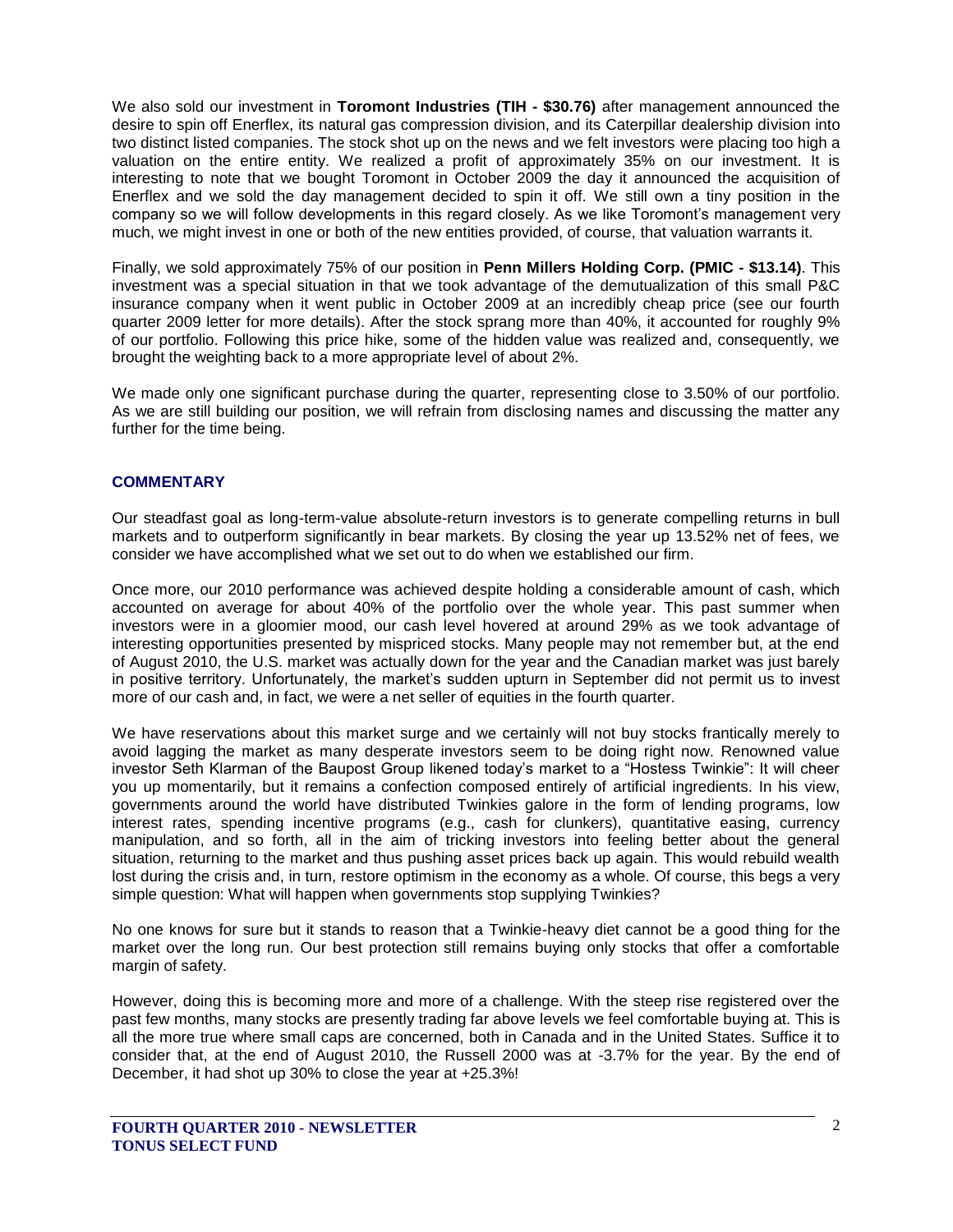Some commentators have been pounding the table claiming that the market is swarming with bargains based solely on the fact that the stock market has done virtually nothing for ten years. The myth of the lost decade holds true only if the S&P 500 serves as a proxy for the market as a whole. The problem is that the S&P 500 is not a reflection of the entire market. Indeed, during this period, the S&P 600 U.S. small cap index delivered an annual return of 7.7% and the BMO Canadian small cap index did even better with an annual compound return of 11.90%. This should help to understand why we believe the small-cap universe does not abound with bargains as it once did. So what about large caps? Some people will argue that, in aggregate terms, large caps present better value than small caps do. However, we do not buy stocks based on their relative attractiveness: This is a sure-fire way to destroy capital over time. We invest only when we believe a stock is trading below its intrinsic value in absolute terms. This said, it is true that we are spending more and more time analyzing larger companies. We own stock in a few, including **Comcast Corp. (CMCSK - \$20.81)**, **Berkshire Hathaway Inc. (BRK.B - \$80.11**) and **Chubb Corp. (CB - \$59.64)**, all of which delivered strong performances in 2010.

Another factor that had an impact on our performance was the depreciation of the U.S. dollar. This shaved about 3% from our total performance. The greenback's decline was a drag on our results for a second year in a row. In 2009, it cost us approximately 7%. However, with the U.S. currency more or less nose to nose with the Canadian dollar, we continue to deploy liquidity in the United States where we see better value. This is why in 2010 we doubled our investments south of the border from 25% to 50%.

Why we do not hedge against currency fluctuations is a question we get asked all the time and our answer is always the same. True: Month to month or even year to year hedging might attenuate the volatility of returns. However, over the long term, with the two currencies trading more or less at par, we believe this is an unnecessary cost to absorb (insurance is seldom free) merely in order to smooth out short-term returns. The past three years bear us out on this. Indeed, at the end of December 2010, the U.S. dollar was less than 1% above where it stood against the Canadian dollar at the close of December 2007 despite the wild rollercoaster ride in between.

Managing a return of more than 13% despite keeping a large amount of liquidity on hand and being penalized by the U.S. dollar's poor standing means that our equity investments performed rather well during the year. All of our holdings that recorded a positive return on the year were up at least 10%, with the exception of one stock that gained only 3%. Our best performer in terms of total return was **Lo-Jack Corp. (LOJN - \$6.46)**, up 52% from its purchase price.

Only three stocks turned in negative returns and only one of these was down more than 10%. **EGI Financial Holdings Inc. (EFH - \$7.70)** was our dog of the year, declining by 33% and trimming about 1.25% from our total performance. If you are wondering, yes, we still hold a position in the company, but we are refraining from buying any more stock for the time being.

We realize that it is far easier to obtain a strong performance from each individual holding when the market is on the rise. However, we tend to make far less costly investment mistakes than many of our peers in the industry, not because we are more intelligent, but because our structure allows us to invest only in our best ideas and we wait patiently for true opportunities to come along, even if it means sitting on a great deal of cash.

We appreciate that, as our partners in the fund, you support our approach to investing. The fund has been operating for more than three years now and it has performed pretty much as expected in up and down markets.

Our only regret so far has been not buying more aggressively in the summer of 2009 when it was clear that the central bankers of the world would deploy all the capital necessary to save investors from years of misguided behaviour and careless investing. However, though we may have missed out on that opportunity, unlike many other investors, we never ran the risk of seeing our net worth cut in half.